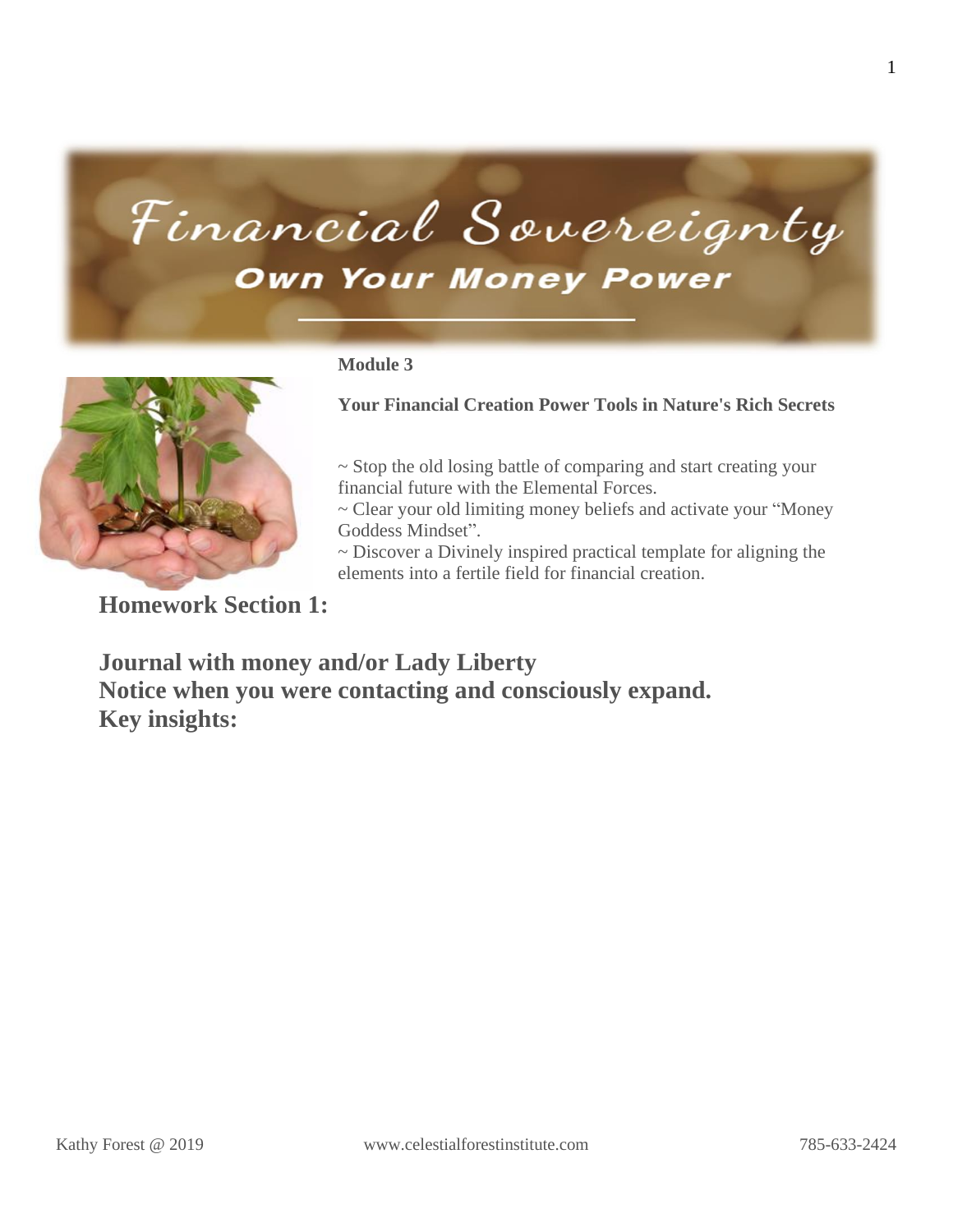#### **Section 2**

**Your Financial Creation Power Tools Found in Nature's Rich Secrets**

**A Divinely inspired practical template for aligning the elements into a fertile field for financial creation.**



| $\odot$                                              | <b>Fertile Field of Financial Creation</b><br>Earth         | $\textcolor{red}{\bullet}$                                |
|------------------------------------------------------|-------------------------------------------------------------|-----------------------------------------------------------|
|                                                      | <b>Physical Realm</b><br>Structure & Systems                |                                                           |
| Air<br><b>Mental Realm</b><br><b>Direct Thoughts</b> | Spirit                                                      | Fire<br><b>Action Realm</b><br><b>Energy &amp; Action</b> |
|                                                      | Water<br><b>Emotional Realm</b><br><b>Magnetize Clearly</b> |                                                           |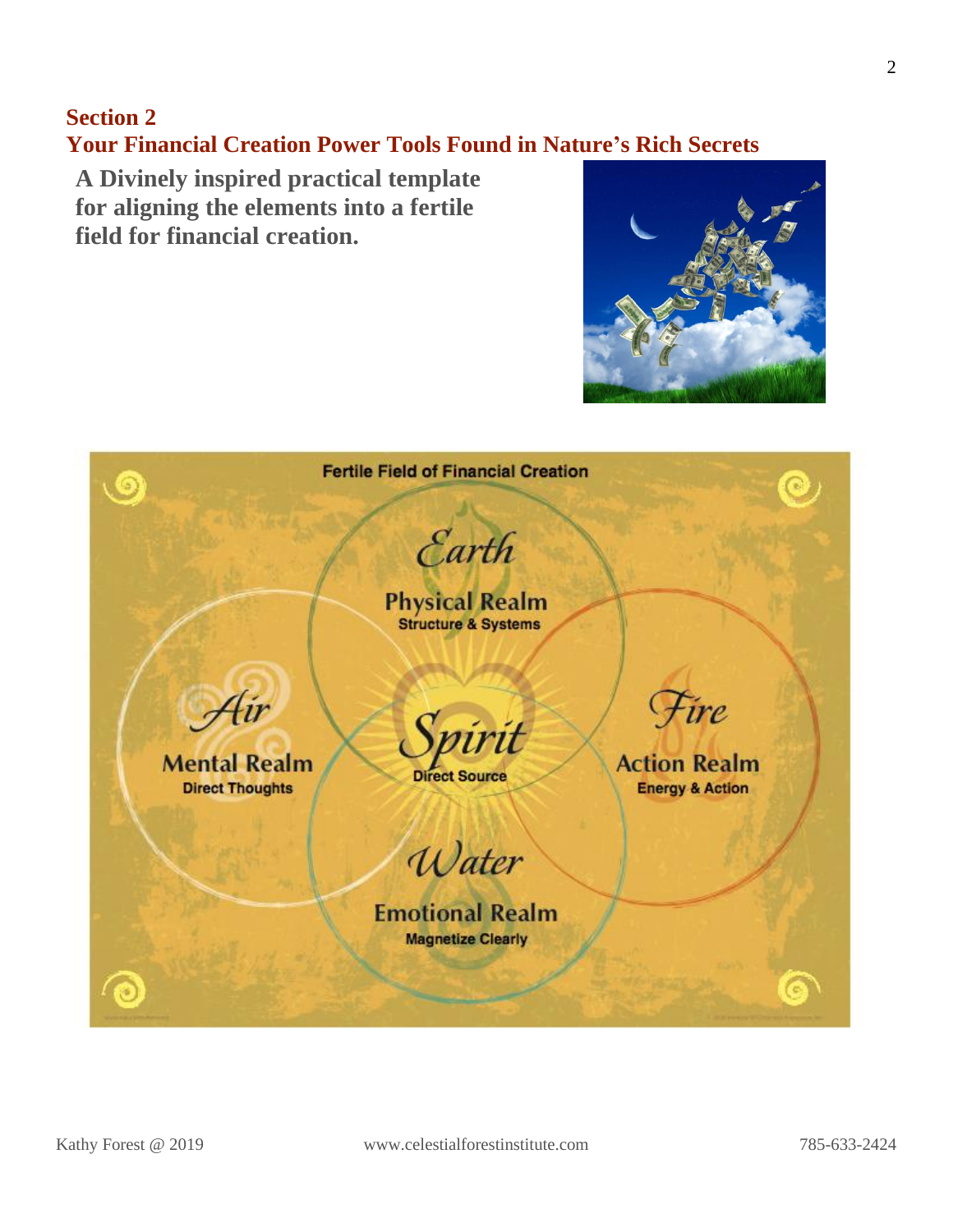#### **Feminine Money Relationship Issues**

**Power:** Suppressed/Victim/Giving-Away-Power or Claimed Your Inner

Financial Power

Where have you suppressed, given away your power around money, or felt like a financial victim?

Where do you feel weak financially?

Where have you claimed your inner financial power?

Where do you need to claim more inner feminine financial power?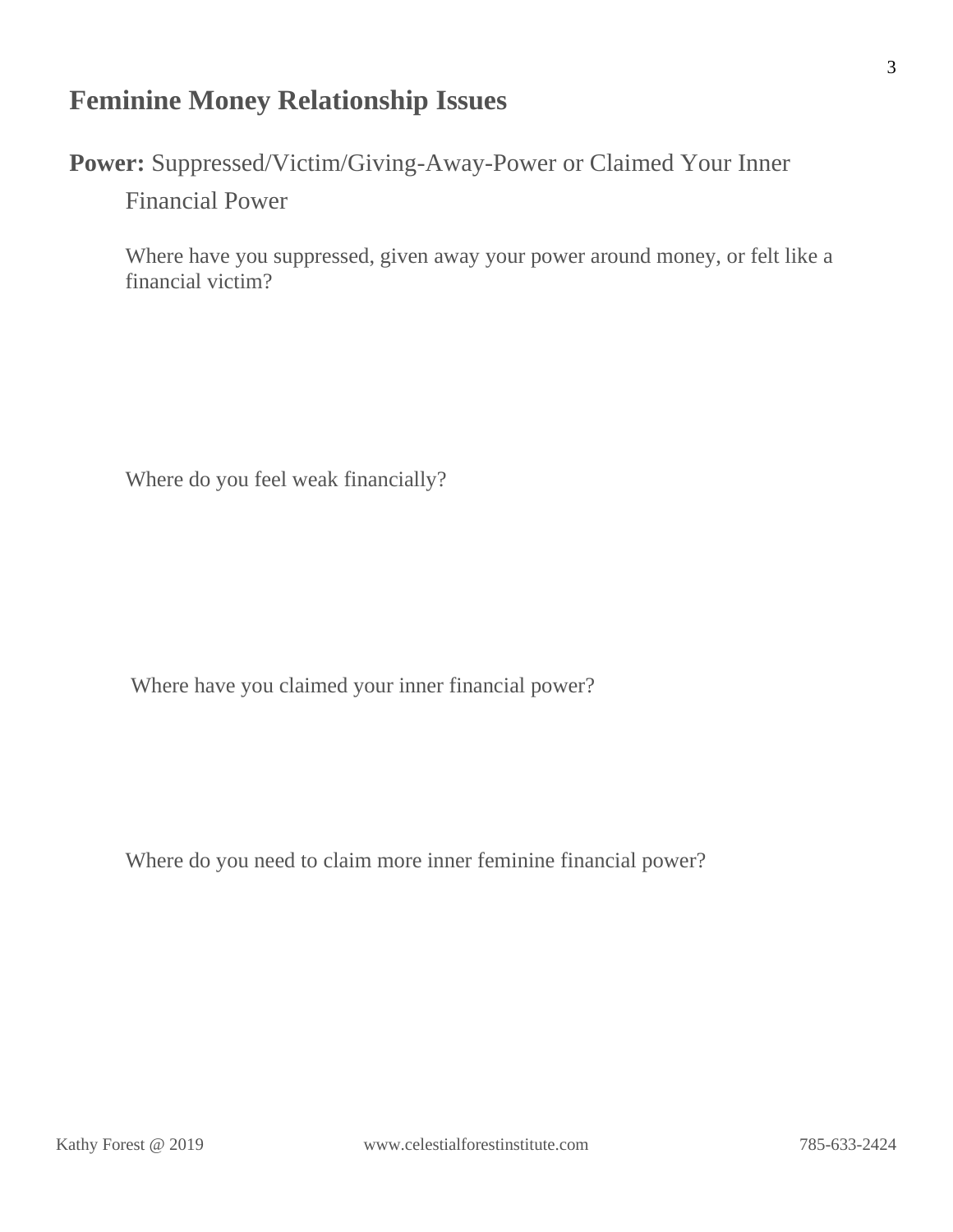**Judgment:** Where are you judging others around money?

Where are you judging yourself around money?

**Disappointment:** Where are you allowing your energy to constrict in disappointment?

Blame: What do you blame money for not getting to do or be?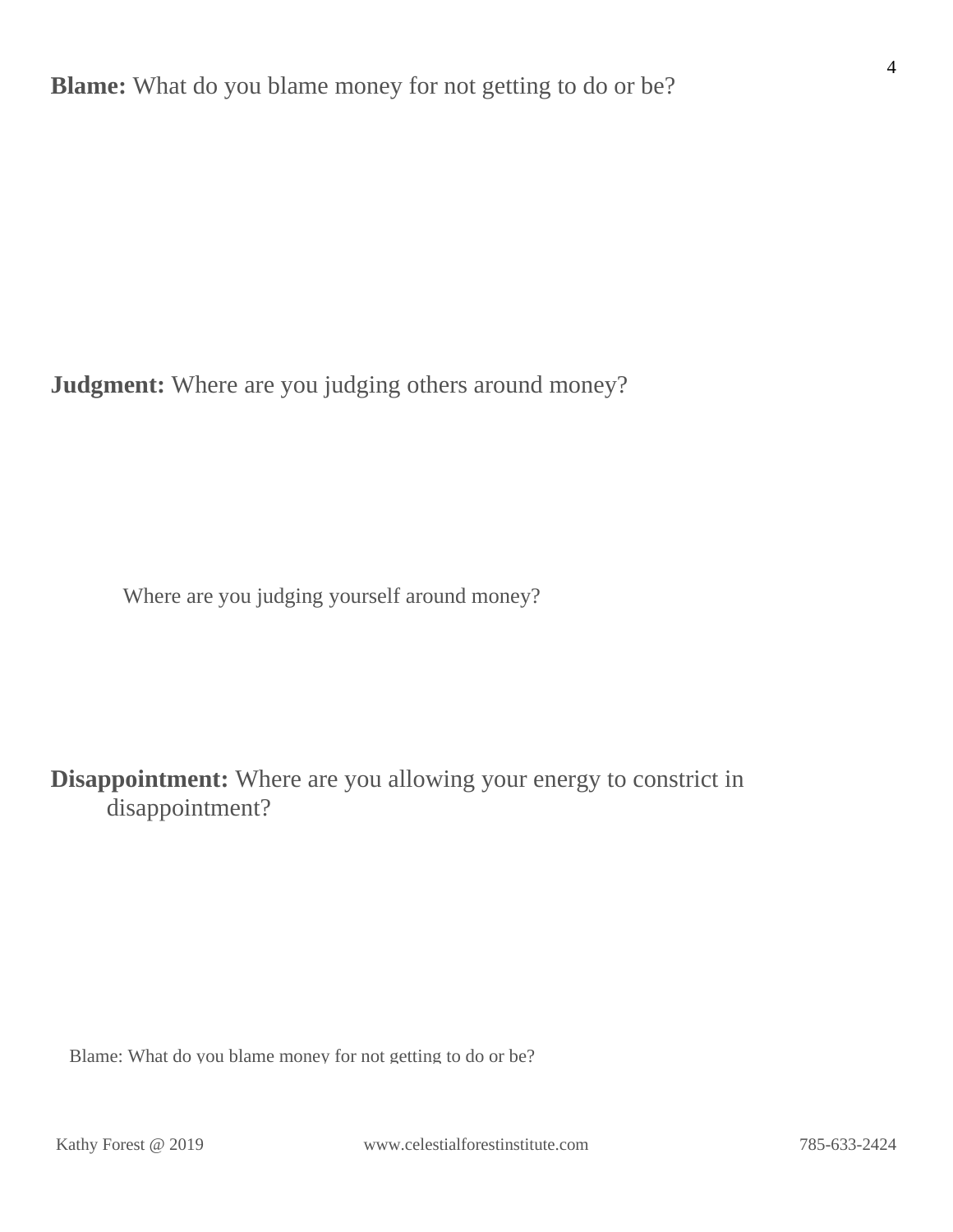**Shame:** Do you have any financial shame?

Are there other ways you constrict the flow of money into your life?

*"Always speak in terms of advancement. Never allow yourself to feel (contract from\*) disappointment. You may expect to have a certain thing at a certain time and not get it at* that time. This will seem to be a failure. But if you hold to your faith, you will find that *the failure is only apparent.*

*Go on in the certain way, and if you do not receive that thing, you will receive something so much better that you will see that the seeming failure was a prelude to great success." \*My note*

Kathy Forest @ 2019 www.celestialforestinstitute.com 785-633-2424 *- Wallace Wattles, The Science of Getting Rich*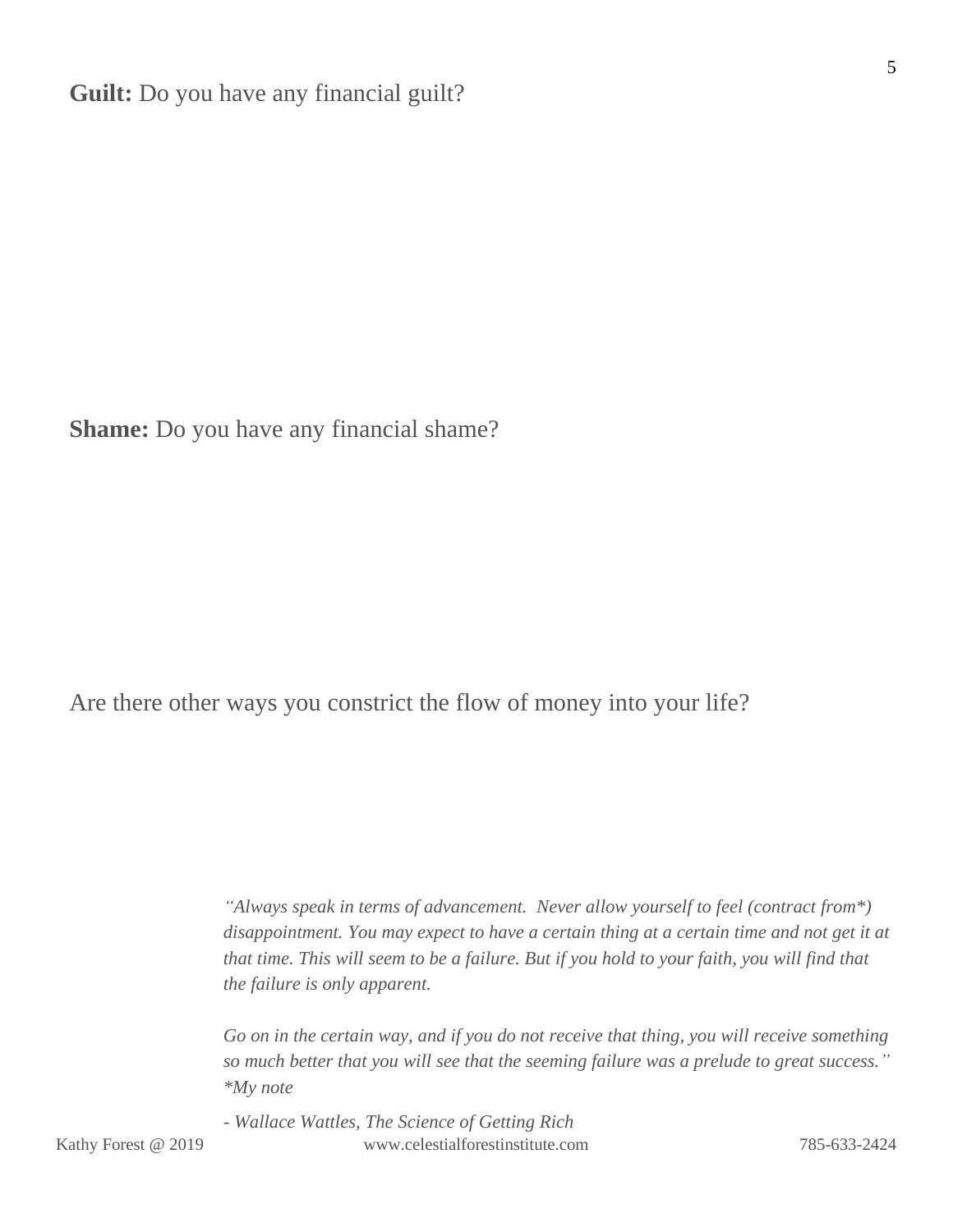#### **Fear: Flee, Fight, Freeze, Faint**

Where do you fight around money when you are in fear?

Where do you flee around money when you are in fear?

Where do you freeze around money when you are in fear?

Where do you faint around money when you are in fear?

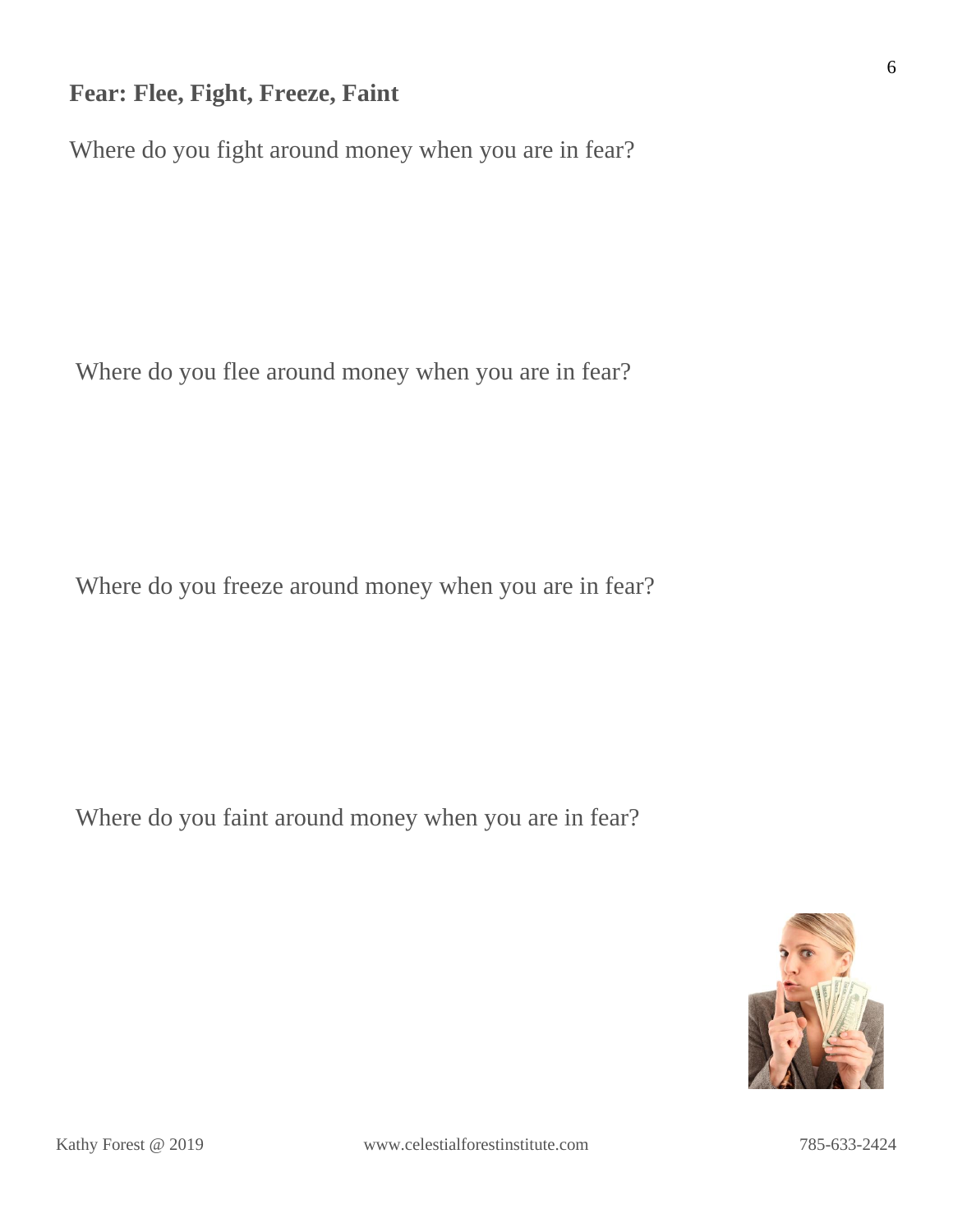#### **Air: Clear your old limiting money beliefs**

Inner Money Conflicts Examples:

Spending with the energy of "I want this" but "I shouldn't buy it" creates a push--pull conflict.

Punishing and beating up on yourself energetically for past money mistakes creates non-flow in your energy field.

Conflicting inner voices "it's not or shouldn't be about the money" and "money is important to thriving" creates self-doubt and stops the flow.

> *"There is a thinking stuff from which all things are made, and which, in its original state, permeates, penetrates, and fills the interspaces of the universe. A thought in this substance produces the thing that is imaged by the thought. A person can form things in her\* thought, and by impressing her\* thought upon the formless substance, can cause the thing she\* thinks about to be created. "*

*- Wallace Wattles, The Science of Getting Rich \* my gender change*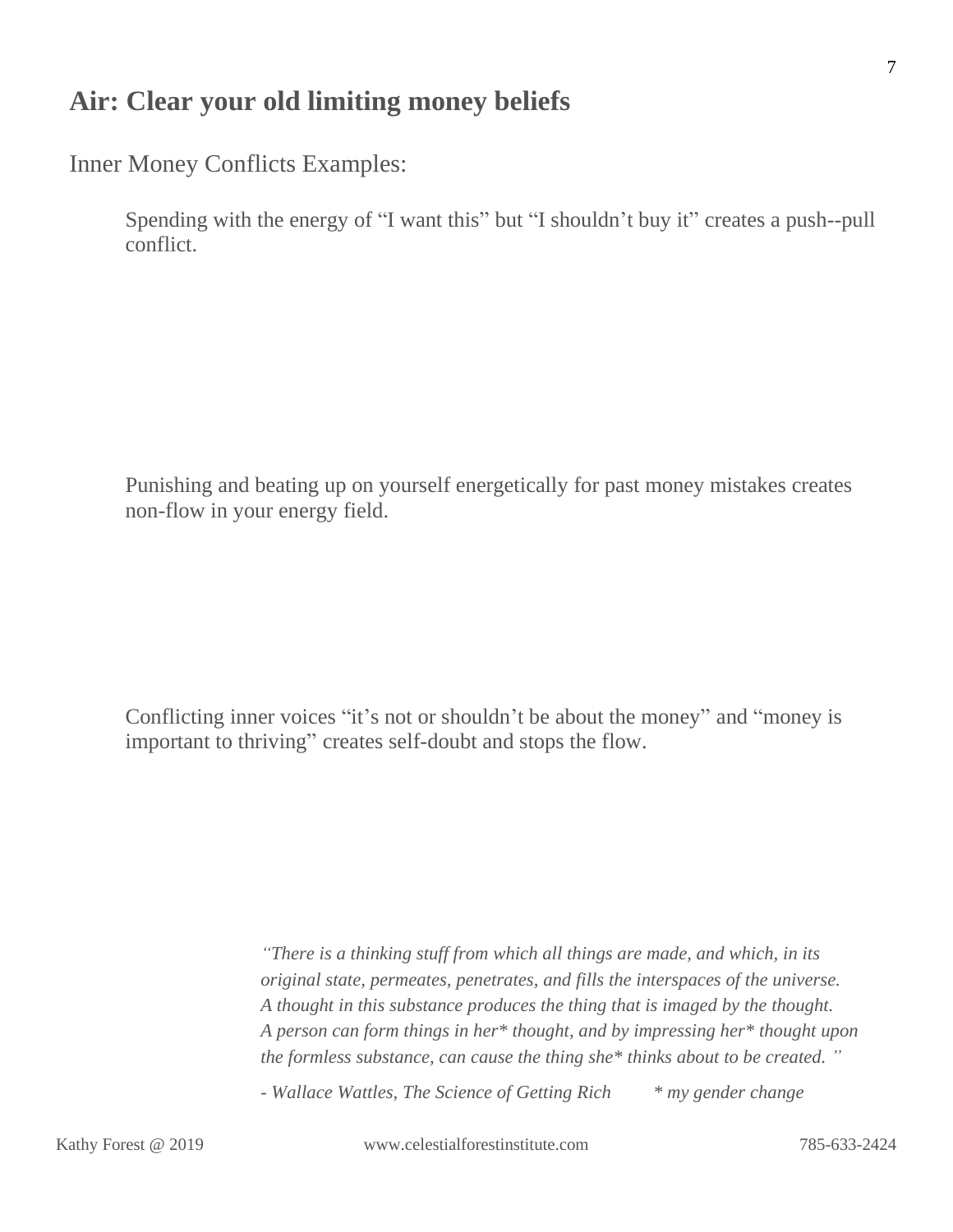Family messages "we don't have much money but we have a lot of love" creates a disconnect between money and love.

Old religious mind-set "spiritual teaching should be free", or a belief there is no money in the arts, these mind-set's limit

Conflicting inner voices "it's not or shouldn't be about the money" and "money is important to thriving" creates self-doubt and stops the flow.

#### **List at least 5 inner conflicts you have about money:**

1)

2)

3)

4)

5)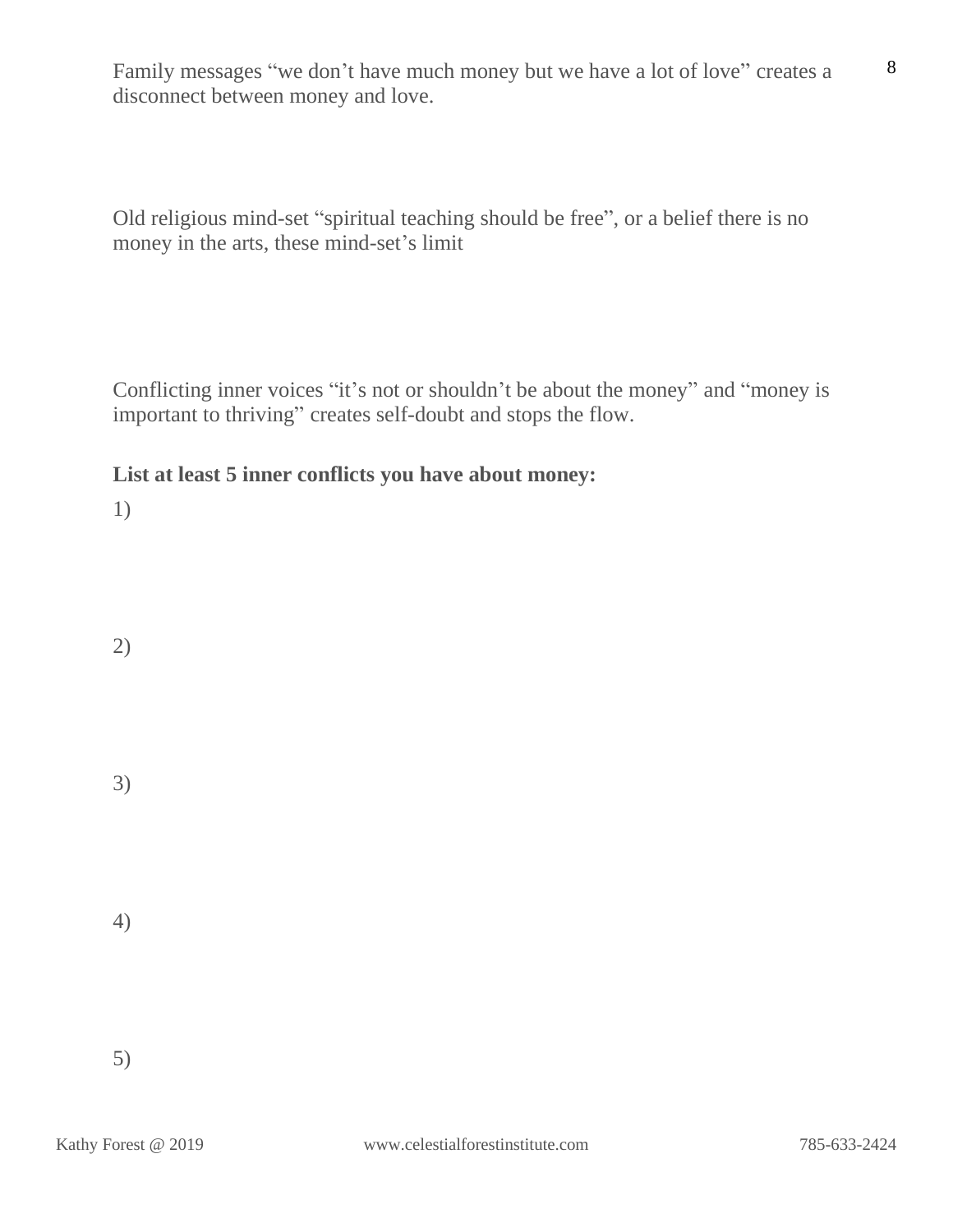### Step 5: Recognize and Reframe: Is It True? What is the Truth?

Do this exercise right now…

- Pick a false belief that came up in your work last week or tonight. It doesn't have to be a heavy one. It can be something like: "I don't deserve to have what I want, because…" Write it in your journal.
- Then pray: *"I humbly ask for a miracle. Please, help me to see things differently. I am willing to see differently."*
- Ask yourself, is this true? If not, what is the truth? Let the answer pour out on the page.
- Then ask, "What do I want?" And write that down.
- Then, "Why do I deserve to have it?" (or whatever pertains to your specific false belief.)

#### STEP 6: THINK AND BELIEVE THE NEW THOUGHT

#### *"Miracles restore the mind to its fullness. By atoning for lack, they establish perfect protection…Miracles are examples of right thinking, aligning your perceptions with truth as Divinely created."*—A Course in **Miracles**

This is the real work. Once we have cleared the debris it is time to begin to reprogram that thought into our brain. I like to really go deep and program my subconscious for success. The golden rule about this is repetition. Obviously when you begin, you may experience resistance. But just commit, to reading the following every day for the next six weeks. In the morning when you do your work and in the evening before bed. See if you don't see some positive changes.

(Note: Substitute whatever word resonates for you with regard to Divine Source. It could be God's Wealth or Creator's Wealth or Universal Wealth or the Goddess's Wealth, Mother Earth's Wealth, Divine Source's Wealth or even LOVE. Just make sure it feels good and true for you.)

"I am now writing into my subconscious mind the idea of Love's Wealth." "I know that God-Goddess is the Source of my supply. I know that God-Goddess is the Life Principle within me and I know that I am alive, and all my needs are met in every moment of time and in every point of space. God-Goddess's wealth flows *freely, joyously and ceaselessly into my experience and I give thanks for God/Goddess's riches forever circulating in my experience. God-Goddess is my instant supply, meeting all of my needs right now."*

"I am born to succeed. I am born to create miracles. The infinite wisdom within me cannot fail. Divine law *and order govern my life. Divine peace fills my soul. Divine Love saturates my mind. Infinite intelligence guides me in all ways. Divine Creator's riches flow to me freely, joyously, endlessly, and ceaselessly. I am moving forward in all ways, spiritually, financially, physically, mentally and emotionally."*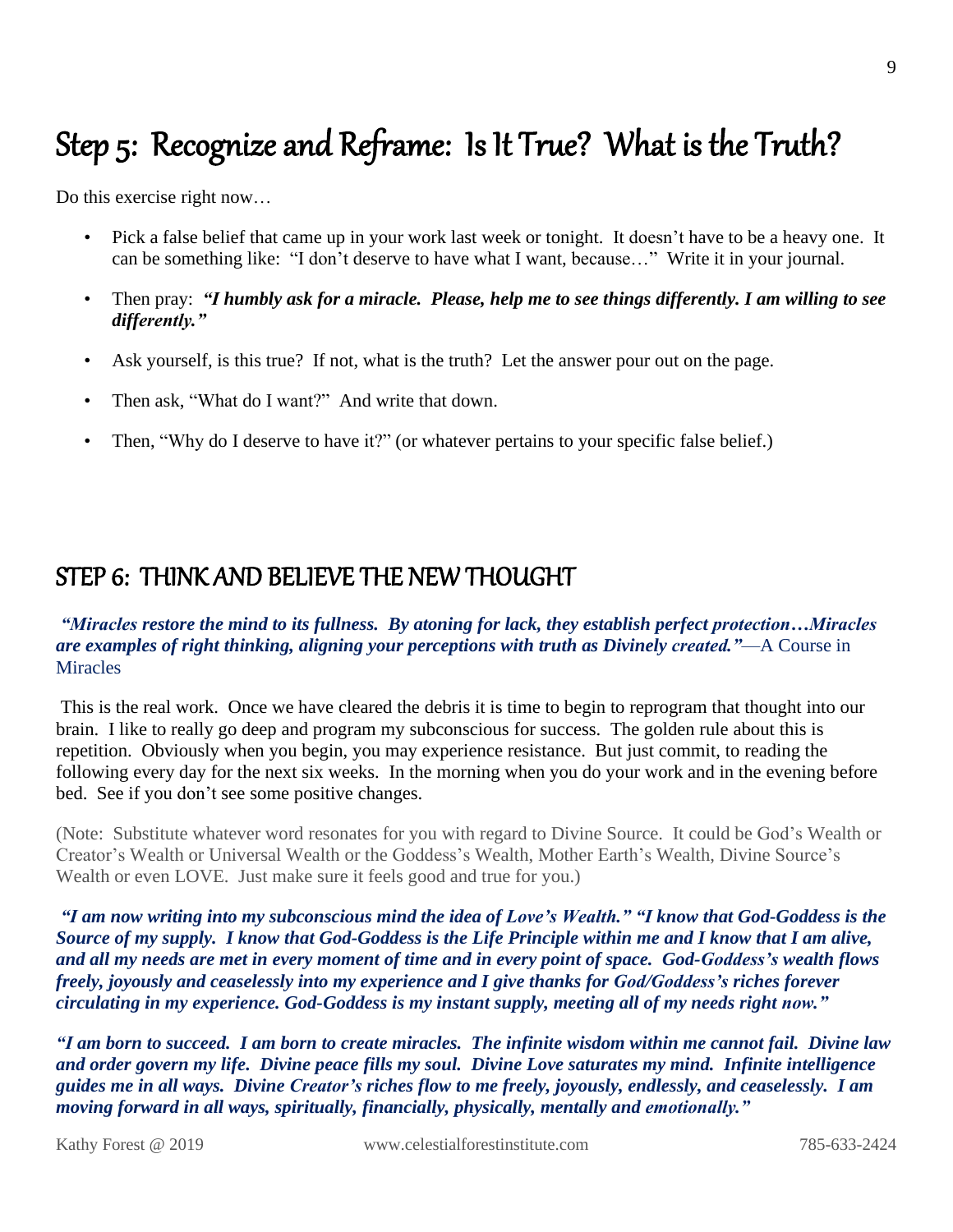"I know these truths are sinking into my subconscious mind and I know and believe they will grow. Divine *Source is my supply. I am infinitely guided in all ways. The Goddess always opens a new door."*

*"A miracle is a correction introduced into false thinking…It acts as a catalyst, breaking up erroneous perception and reorganizing it properly." – A Course in Miracles*

**You can also support yourself with short simple affirmations that you can recite throughout the day whenever you think about it. What to supercharge your practice? Do these on a mala!**

**Here are some examples:**

- **I am worthy of receiving every desire in my heart.**
- **I am here to do sacred work, and that work is always supported.**
- **The Universe is conspiring to manifest my desires always.**
- **I am ready for the next step.**
- **I know that I am always supported.**
- **I am worthy of my every desire.**
- **I know I am being guided.**
- **My work is of high service and worthy of massive compensation. I am offering my gift to the world and being massively compensated.**

*"Thought is the impelling force which causes the creative power to act. Thought is the only power which can produce tangible riches from the formless substance. The stuff from which all things are made is a substance which thinks. A thought of form in this substance produces the form.*

*Original substance moves according to its thoughts. Every form and process you see in nature is the visible expression of a thought in the original substance.*

*- Wallace Wattles, The Science of Getting Rich*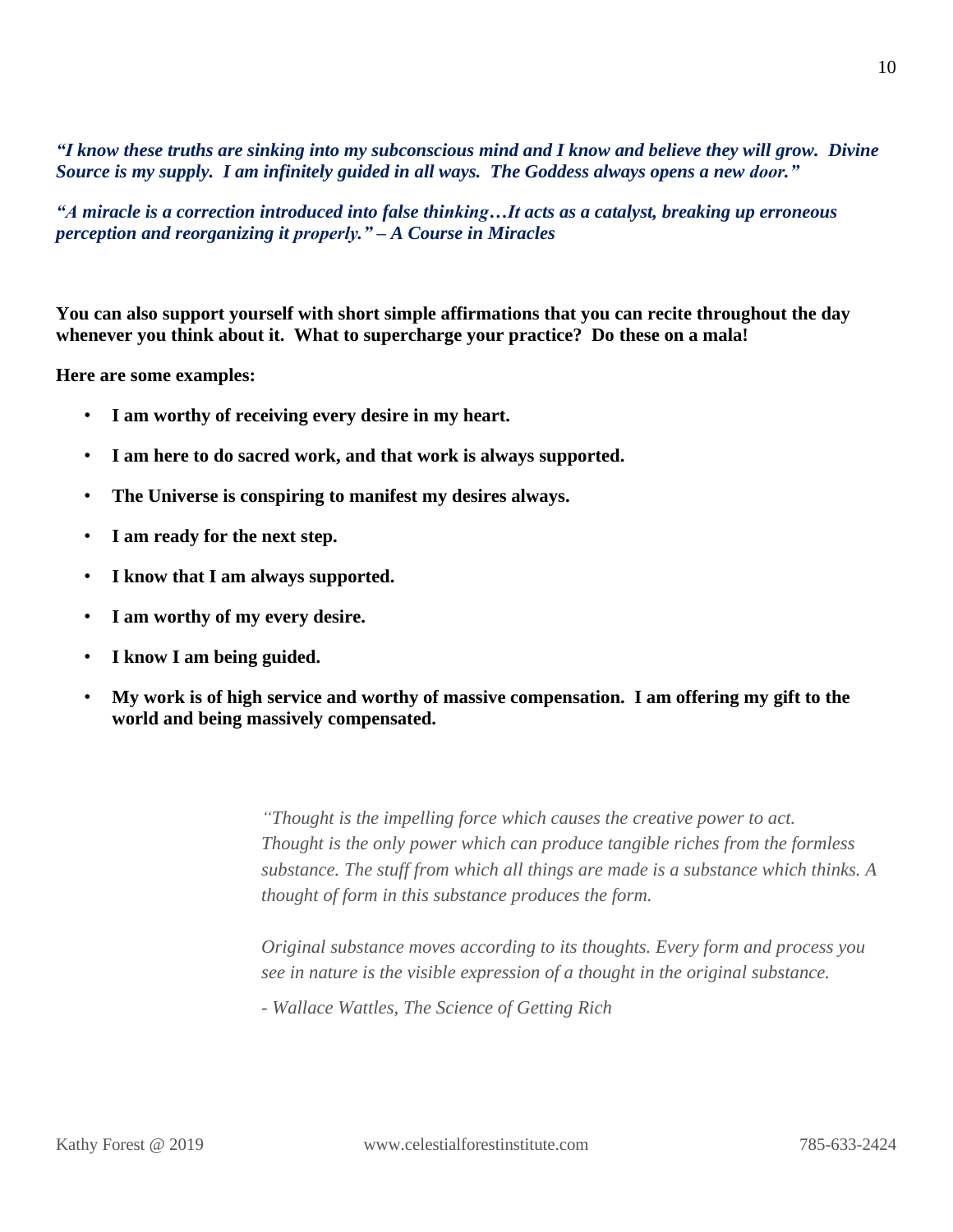#### **Beliefs About Money that are Energetically Clear**

- 1) Money is energy.
- 2) Money follows the principles of the natural world.
- 3) Money flows where there is clarity, and clear clean current.
- 4) Money flows when you solve a clear and pressing problem for many people.
- 5) I align my spirituality with the flow of money.
- 6) I am a divinely inspired business owner and money flows to me effortlessly.
- 7) I have confidence, faith, and trust in my financial abilities.

#### **List 5 Clear Personal Beliefs About Money**

| 1)                           |  |  |
|------------------------------|--|--|
| $\left( \frac{1}{2} \right)$ |  |  |
| 3)                           |  |  |
| 4)                           |  |  |
| 5)                           |  |  |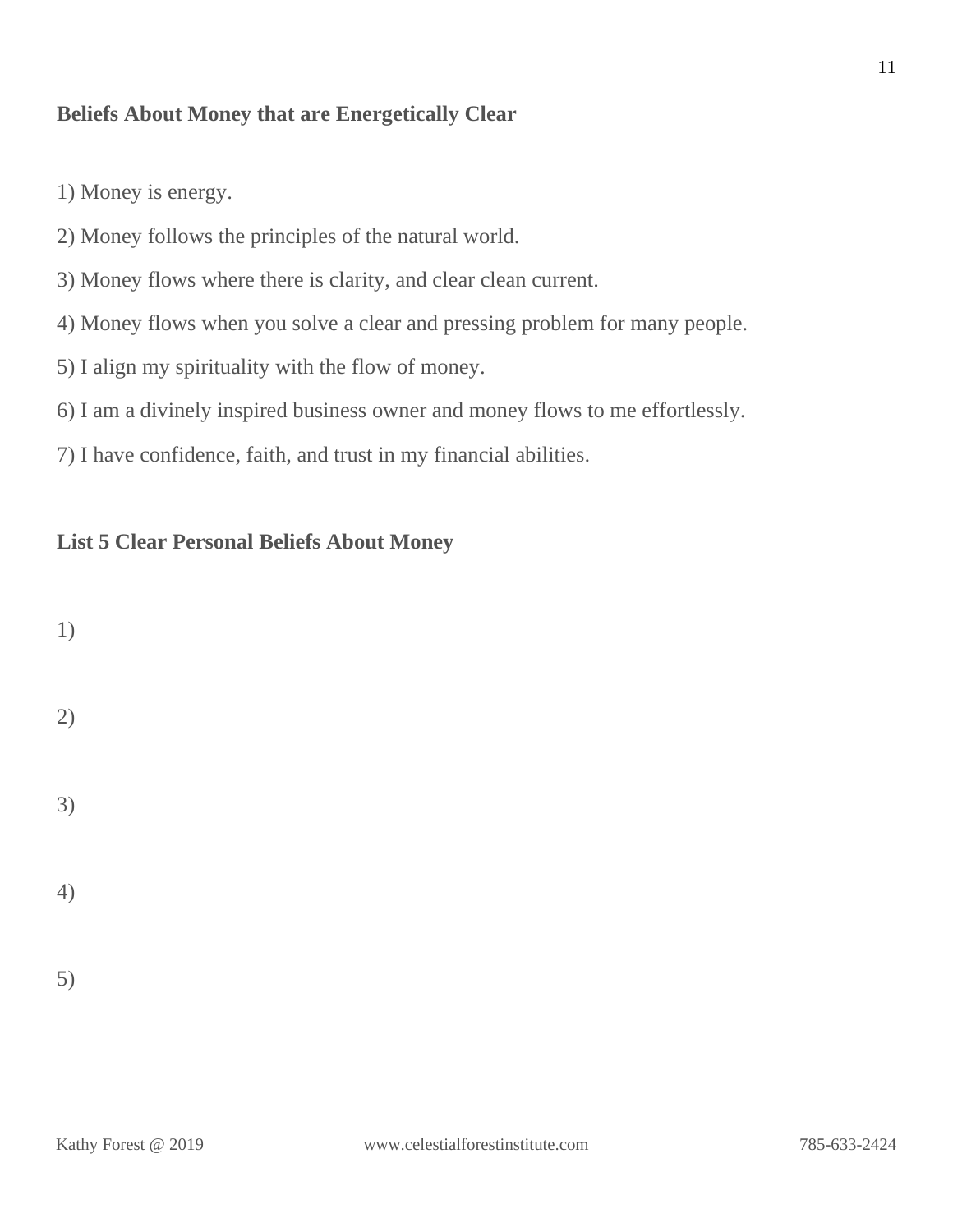*"To think what you want to think is to think TRUTH regardless of appearances. There is no labor from which most people shrink as they do from that of sustained and consecutive thought; it is the hardest work in the world. This is especially true when truth is contrary to appearances. Every appearance in the visible world tends to produce corresponding form in the mind that observes it. This can only be prevented by holding the thought of the TRUTH.*

*It requires power to think health when surrounded by the appearances of disease, or to think riches when in the midst of the appearances of poverty. But, she\* who acquires this power becomes a master mind. She\* can conquer fate; she\* can have what she\* wants. \*My gender change*

*- Wallace Wattles, The Science of Getting Rich*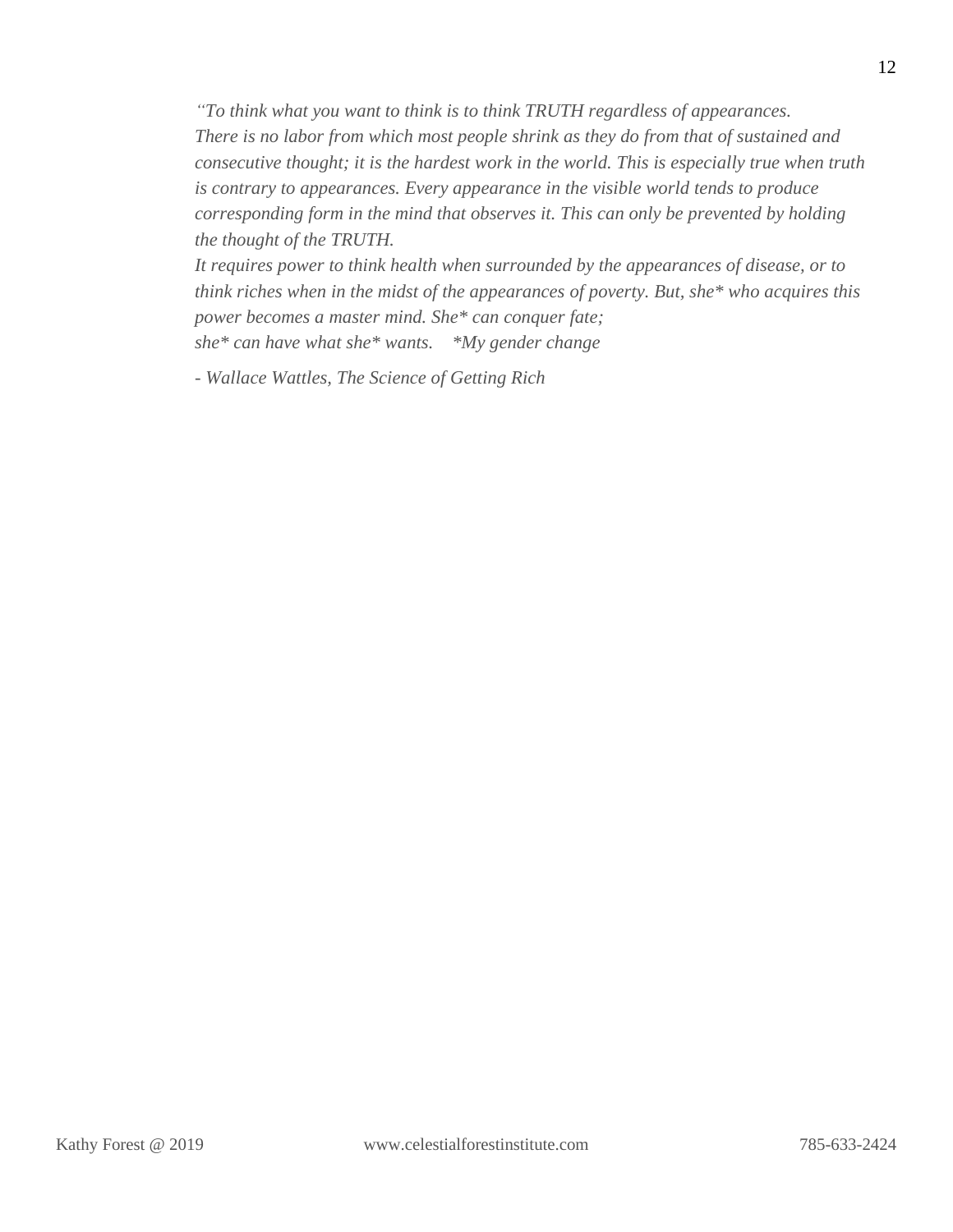#### **Activate Your "Money Goddess Mindset"**

**"I am standing in my financial power." This is your mindset. You are standing in your financial power making economic and life choices from your authentic feminine core. You connect to your inner guidance and you gracefully expand your ability to receive so that you may flourish as your best self in the world. Through your connection to the natural world and your clear flowing spiritual source, you create from your inner truth in ways that uplift those around you and contribute meaningfully to the world."**

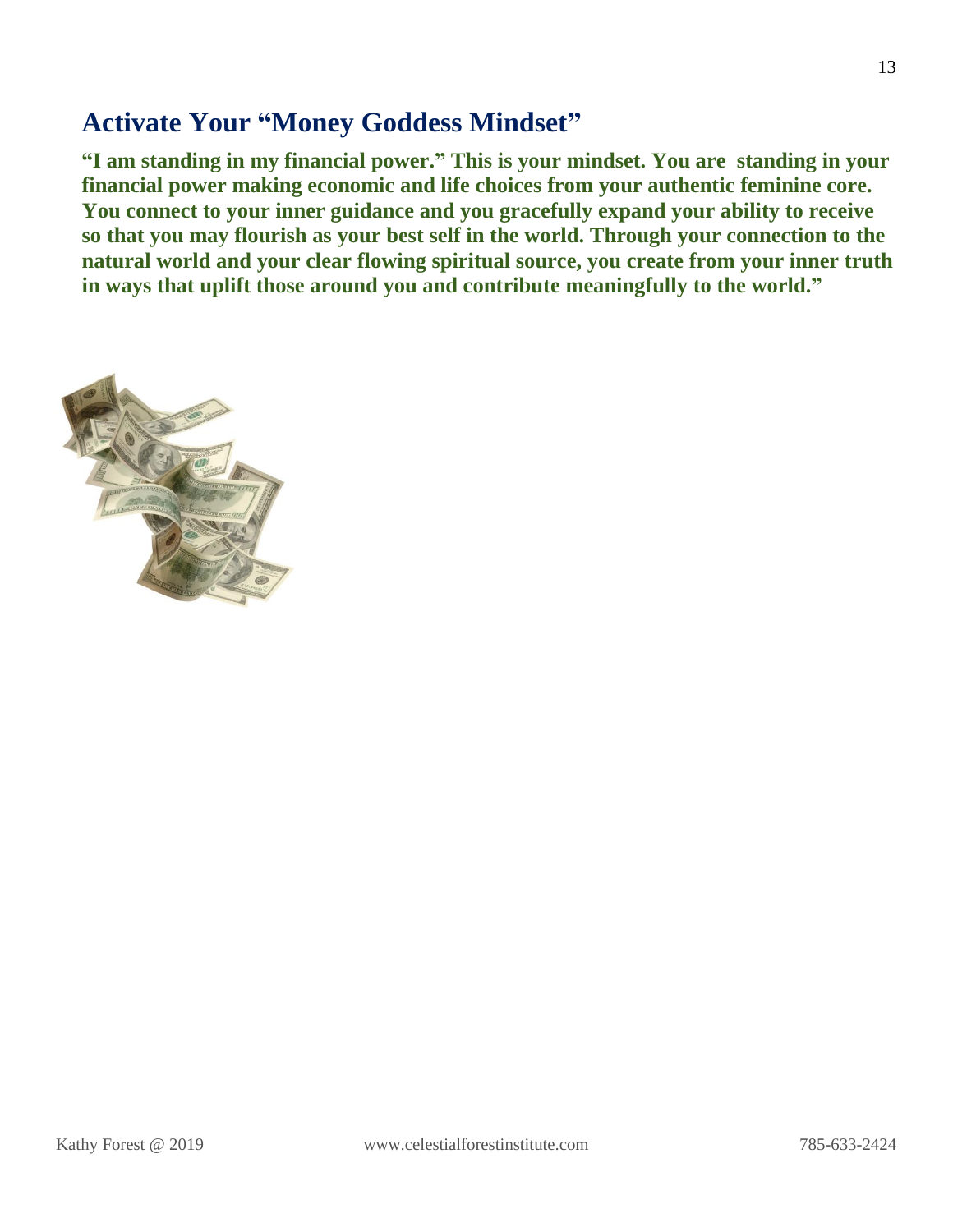#### **So Here's The New Drill:**

- 1. What am I supposed to be learning right now?
- 2. What do I want?
- 3. Why don't I believe I can have it?
- 4. Forgive: EFT and Hoʻoponopono
- 5. Is this True? What's the Truth? Help me see differently.

6. Read Affirmation Daily: *"I am now writing into my subconscious mind the idea of Love's Wealth. I know* that God-Goddess is the Source of my supply. I know that God-Goddess is the Life Principle within me and I know that I am alive, and all my needs are met in every moment of time and in every point of space. God-*Goddess's wealth flows freely, joyously and ceaselessly into my experience and I give thanks for God/Goddess's riches forever circulating in my experience. God-Goddess is my instant supply, meeting all of my needs right now."….*

7. Pick an affirmation from the list or one of your choice to recite every time you think of it!

# Module 3 Homework

- $\triangleright$  Do steps 1-6 everyday
- ➢ Stay out of contraction…pay attention.
- ➢ Journal with Your Inner Feminine Money Goddess
- $\triangleright$  Keep your vibe high.
- $\triangleright$  Keep tracking your income!
- ➢ Journal with your Inner Money Goddess